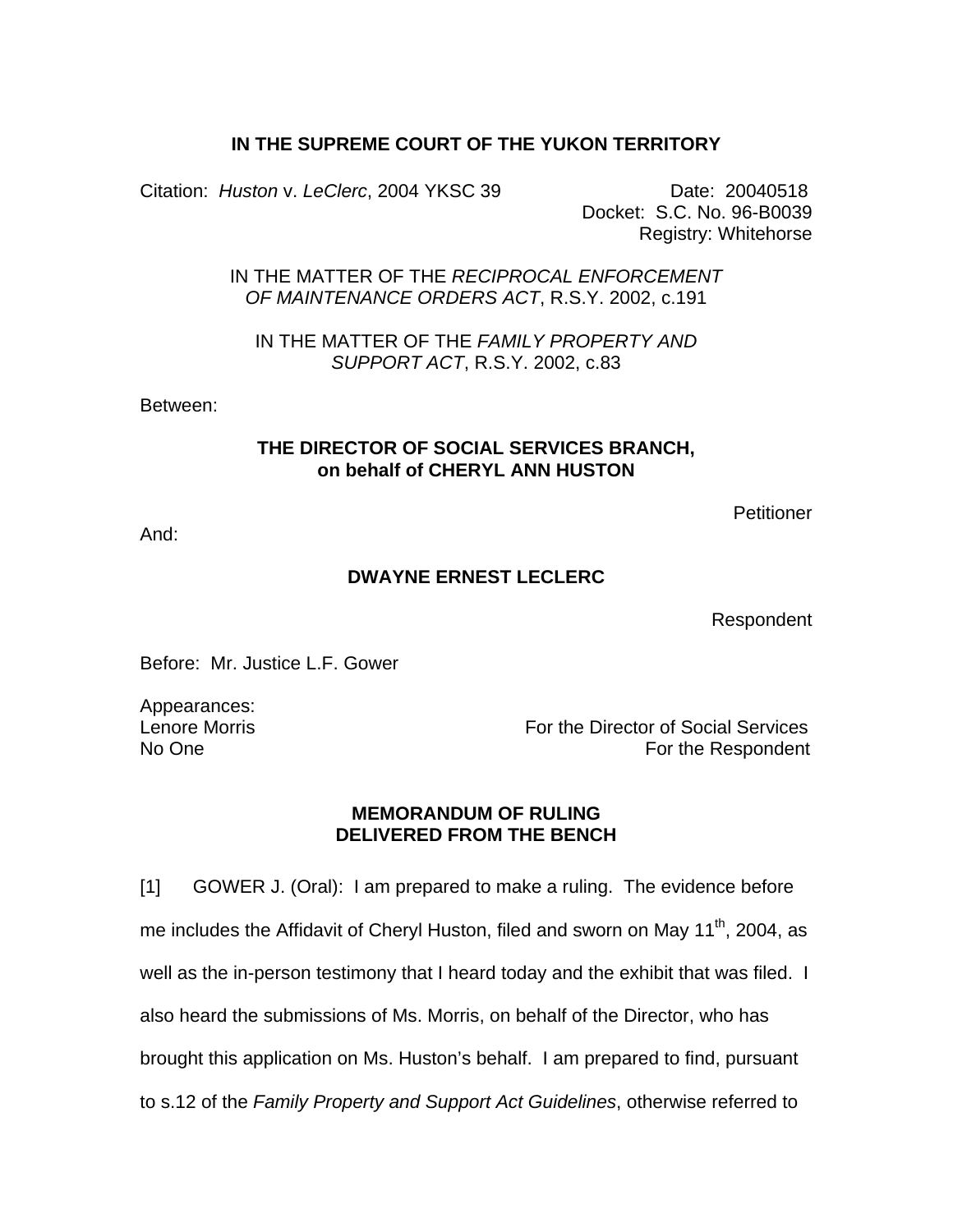as the *Yukon Child Support Guidelines*, that since 1997 there has been a change in Ms. Huston's condition, means and needs or other circumstances and that there have been similar changes with respect to at least one of the children. I am referring now to the child, Melinda, who, according to the Affidavit material, has had some 27 surgeries to date and requires at least three more. There was an exhibit attached to that Affidavit from one Dr. Anne Williams, which is dated June  $23<sup>rd</sup>$ , 1999, and thus, postdates the 1997 hearing, which details Melinda's chronic health problems and gives some indication of her probable future care and prognosis.

[2] It is, I think, reasonable to assume that not all of that information was available or made known to the judge in Alberta in 1997. Consequently, it can support the finding that there has been a change in Melinda's circumstances.

[3] It is also clear that Ms. Huston herself suffers from significant health problems. It is reasonable to infer that those health problems (in terms of stress, she referred to both physical and mental health problems) have been made worse by having to support and cope with Melinda's problems. Ms. Huston's condition, therefore, has in all likelihood deteriorated somewhat since 1997 and that supports, to that extent, a finding of a change in Ms. Huston's circumstances.

[4] I am lastly inclined to say that it is probably reasonable to infer that there has been a change in the condition, means, needs or other circumstances of the father, who is the respondent. The sex change operation, which he was either